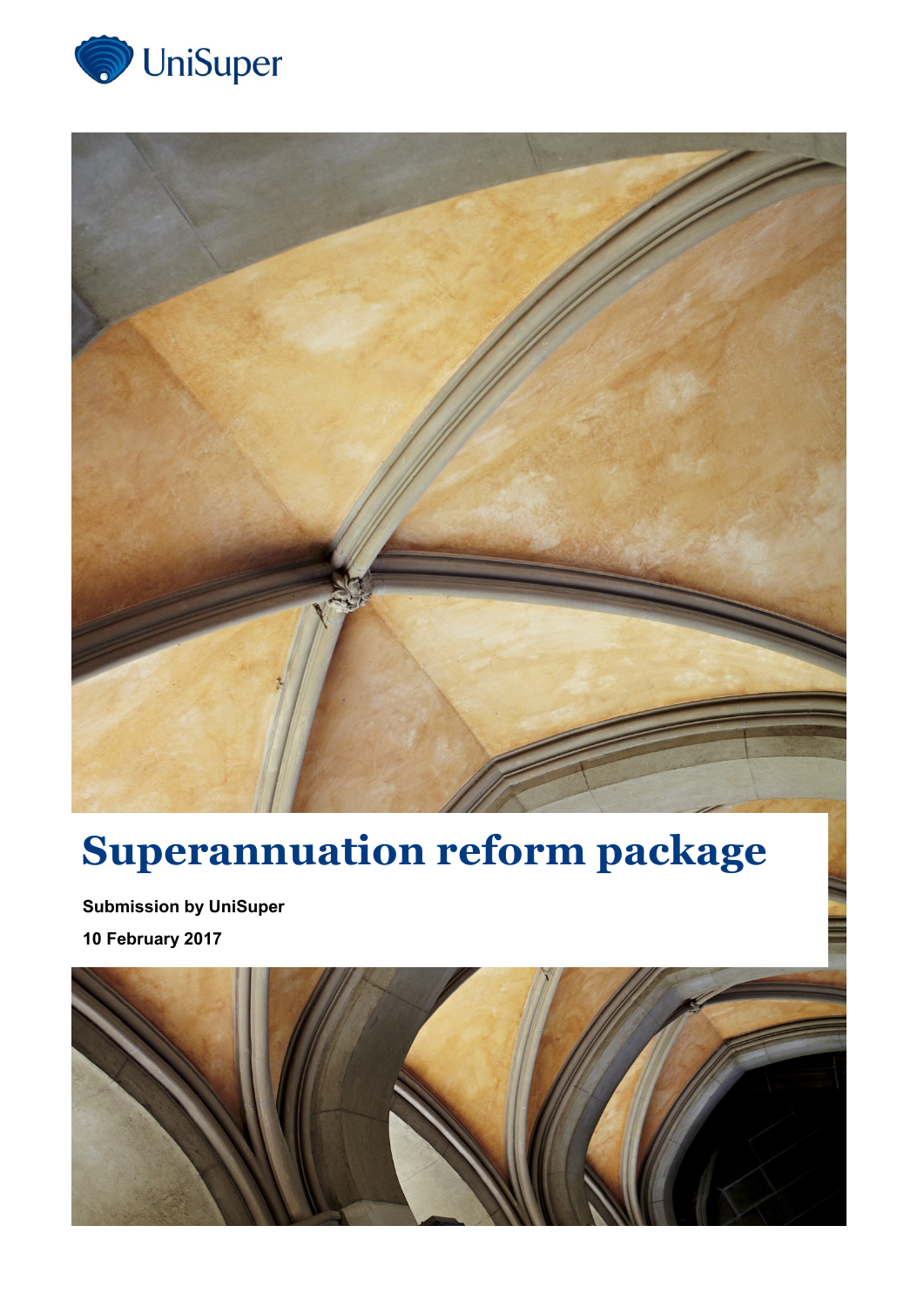

## **About UniSuper**

UniSuper<sup>1</sup> is the superannuation fund dedicated to people working in Australia's higher education and research sector. With approximately 400,000 members and around \$55 billion in assets under management, UniSuper is one of Australia's largest superannuation funds and has one of the very few open defined benefit schemes.

UniSuper Management Pty Ltd would welcome the opportunity to discuss the submission further and to provide additional information in respect of the comments made in this submission. Should you have further queries, please contact Benedict Davies on (03) 8831 6670 or [benedict.davies@unisuper.com.au](mailto:benedict.davies@unisuper.com.au)

## **Comments on the regulations**

We have previously expressed our support for primary Objective of providing retirement income which substitutes or supplements the Age Pension, provided that it is not an exhaustive statement of what superannuation is for, and that the Objective would not restrict trustees from providing lump sums, commutations, death or disablement benefits or early access on grounds of financial hardship or compassionate grounds.<sup>2</sup>

While we also support the measure to simplify the arrangements for deducting personal contributions, we have previously suggested an alternative way to exempt some defined benefit schemes from these rules.<sup>3</sup> While most, if not all, of our members have access to salary sacrifice arrangements, we do see potential issues with allowing deductions for personal contributions to defined benefit schemes, particularly where a member does not have an associated accumulation account to pay the "contributions tax" that results from claiming the personal deduction.

By way of example, many of our defined benefit members make a "standard" member aftertax contribution to the defined benefit division of 7% of their salary. As an alternative, members can choose to make an 8.25% before-tax contribution via salary sacrifice. The additional amount (1.25%) represents the "contributions tax" paid on concessional contributions by UniSuper when they are included in the assessable income of the fund.

Currently, defined benefit members are not permitted to claim a tax deduction for personal contributions paid into the defined benefit division because they would only have paid a standard contribution, for example, 7% after tax, and there would be no way to pay the additional 1.25% contributions tax.

-

<sup>&</sup>lt;sup>1</sup> This submission has been prepared by UniSuper Management Pty Ltd (ABN 91 006 961 799), which acts as the administrator of the Trustee, UniSuper Limited (ABN 54 006 027 121).

<sup>2</sup> UniSuper submission to Treasury on Objective of Superannuation, 9 April 2016

<sup>&</sup>lt;sup>3</sup> UniSuper submission Treasury on Superannuation Reform Package, 16 September 2016